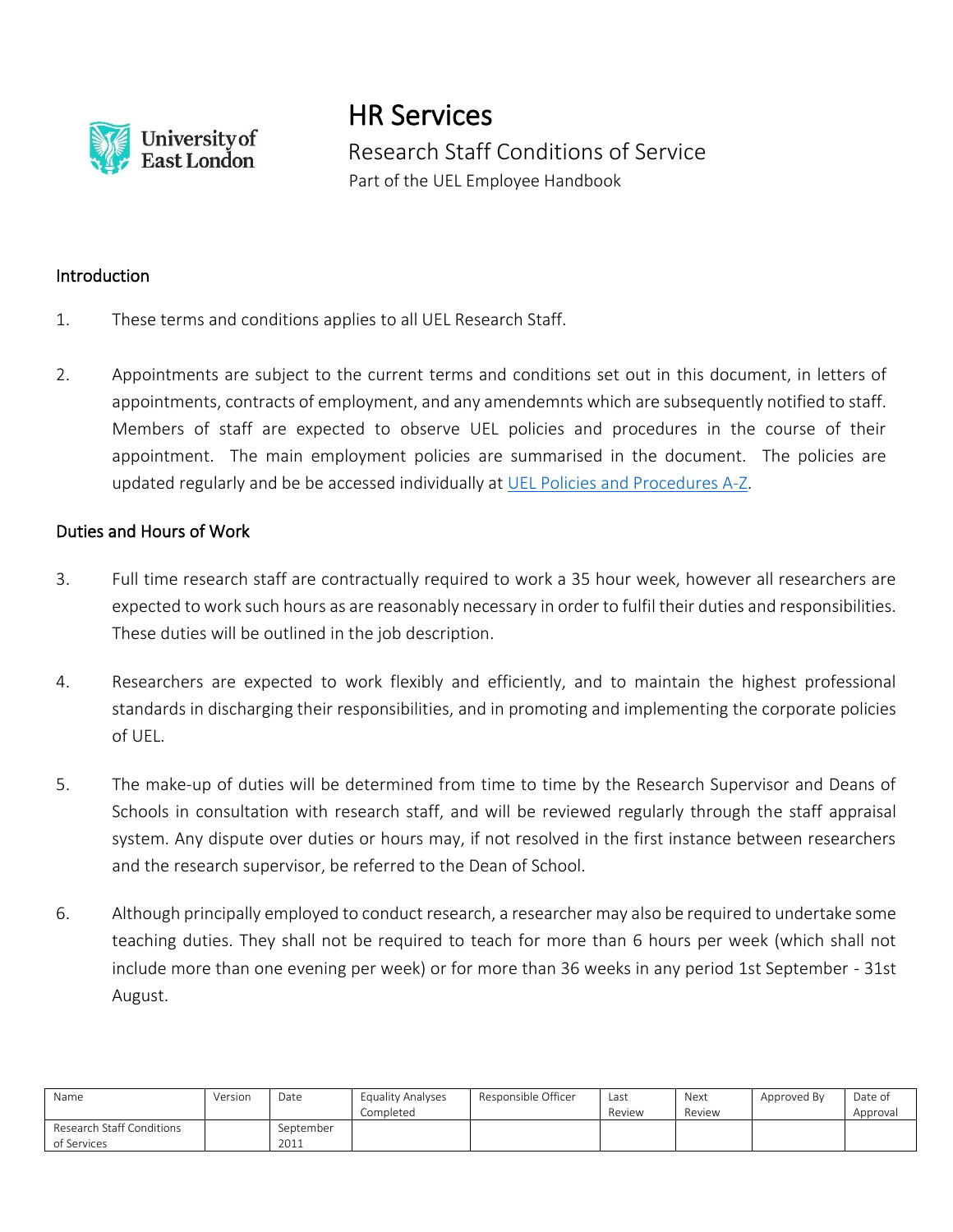

- 7. Time for preparation and marking should be allocated to the researcher within their normal working week.
- 8. A researcher shall not be required to teach a subject which in the opinion of UEL is not relevant to their research, qualifications, or experience.

## Off-Site Activities

- 9. The role of research staff will, by its nature, sometimes require work to be undertaken elsewhere than at UEL. It is the responsibility of the researcher to ensure that their activities and working arrangements are known of and approved by their research supervisor in advance.
- 10. Equipment and other resources shall not be removed from UEL without explicit approval of the relevant Dean of School and then only in the context of approved teaching, research, or consultancy.

# Holidays

- 11. UEL's leave year for research staff runs from 1st September to 31st August. In addition to statutory Bank Holidays and days when UEL is closed in the interests of efficiency, researchers are entitled to 35 working days paid holiday during the course of the leave year. In exceptional circumstances Deans of School/Directors of Service may agree to the carry over of a maximum of five days to the next leave year, to be taken by 28th February. Any carry over of more than five days may only be approved by the Vice-Chancellor or nominee. Leave outstanding at the end of a year not covered by the above arrangements shall be lost. In the leave year in which employment commences or terminates, leave entitlement will accrue on a pro-rata basis for each complete month of service; on the termination of employment, holiday pay will be worked out on a similar basis.
- 12. The timing of a researcher's leave is subject to the agreement of the Research Supervisor. Subject to operational exigencies a researcher may request that up to 6 weeks of his/her normal leave entitlement be taken in one continuous period. Given the affinity of research work to the academic year it would normally be expected that the majority of leave would be taken outside of the semester periods.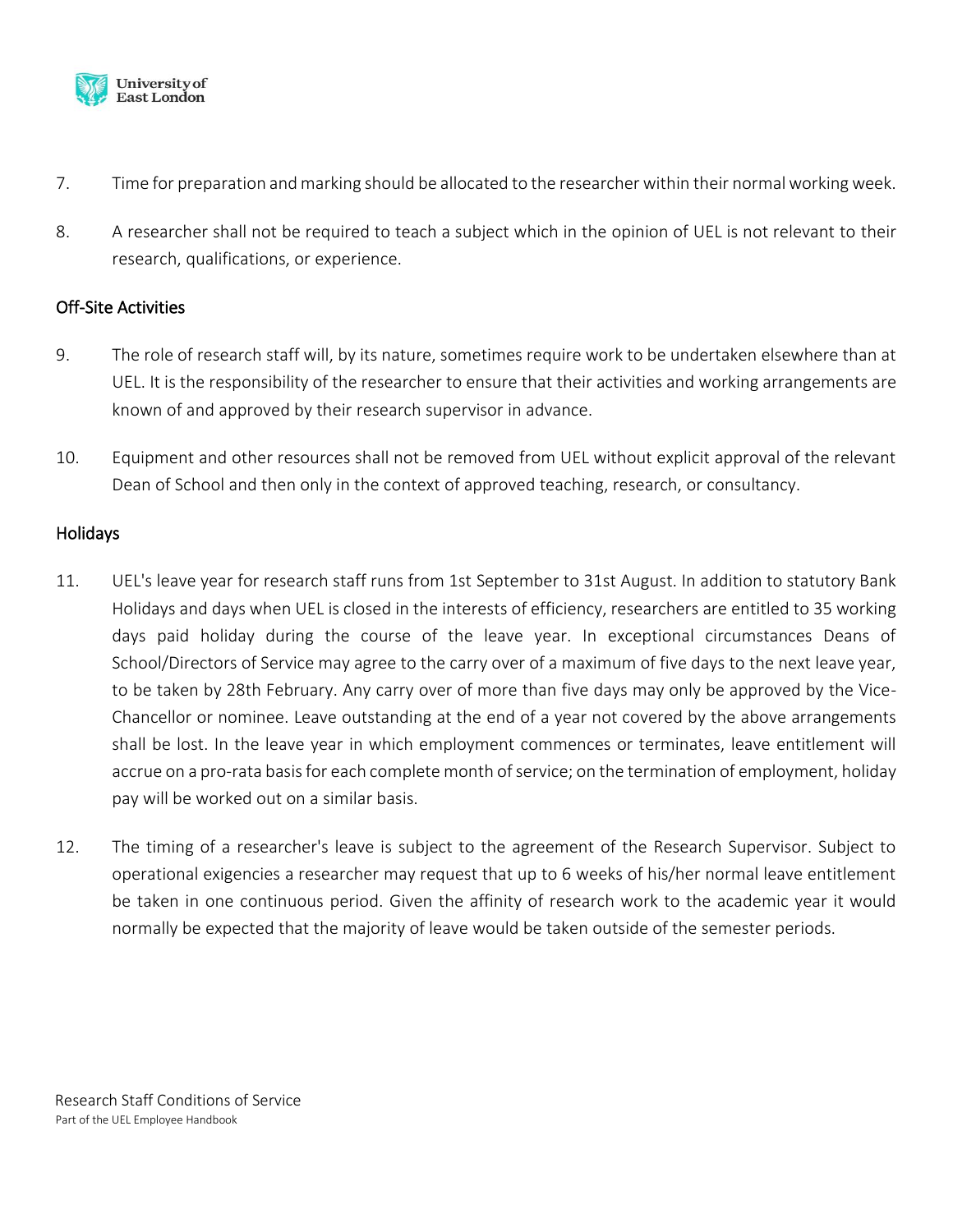

13. Subject to the exigencies of the service, and approval of the Vice-Chancellor, paid leave of absence may be granted to staff to fulfil duties of a public character for which they have been duly elected or appointed.

## Sick Leave and Sick Pay

- 14. The sickness pay and benefits relevant to Research staff are those applicable to academic staff, which are as follows:
- 15. Subject to the provisions of this scheme a research staff member absent from duty owing to illness (which term is deemed to include injury or other disability) shall be entitled to receive sick pay in accordance with the following scale: -

during the first year of service: full pay for 1 month\* and after completing four calendar months' service before the start of the period of absence through illness, half pay for 2 months;

during the second year of service: full pay for 3 months and half pay for 3 months;

during the third year of service: full pay for 4 months and half pay for 4 months;

during the fourth and successive years: full pay for 6 months and half pay for 6 months.

\*For the purposes of calculating entitlement a month shall be deemed include 22 working days (including Saturday where this is a working day).

- 16. This scale is to be regarded as a minimum and UEL has the discretion to extend the scheme in individual cases. For the purposes this paragraph of the document, a working day is defined as any day on which UEL is open but which does not form part of the research staff member's personal holiday entitlement.
- 17. Sick pay shall include, where appropriate, Statutory Sick Pay, and shall not exceed full (ordinary) pay. Appropriate deductions are detailed in the following paragraphs.
- 18. For the purpose of calculating entitlement to sick leave under paragraph 1 the year shall be deemed to begin on 1st April of each year and end on 31st March of the following year. This is provided that, in the case of a research staff member whose service commences on a date other than 1st April, such service shall be deemed for the purpose of this scheme, to have commenced on the preceding 1st April subject to the completion of four calendar months' actual service before half pay can be claimed, and provided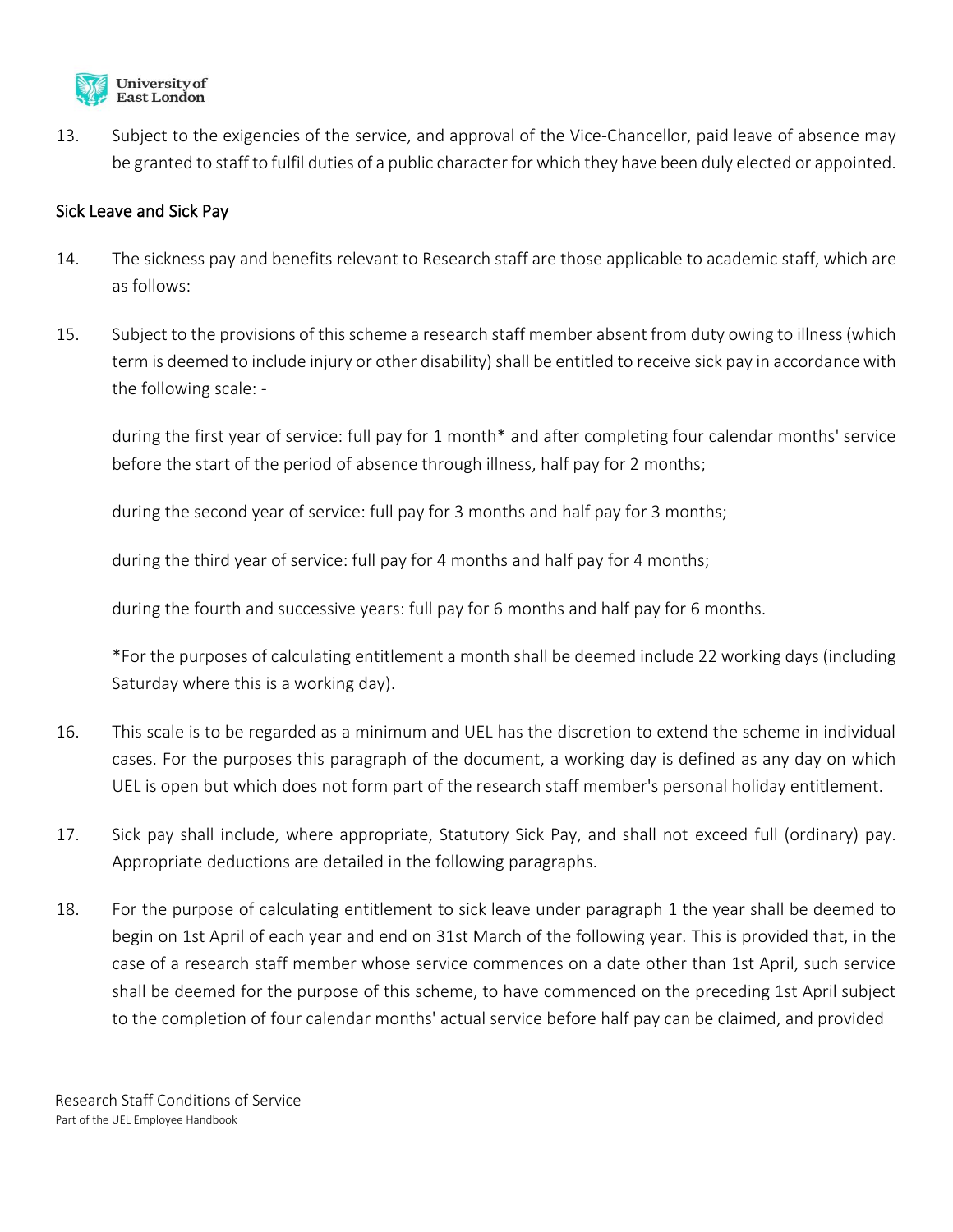

also that in the case of the research staff member who is absent owing to illness on 31st March of any year, he or she shall not begin new entitlement to sick leave in respect of the following year until he or she has resumed teaching duty, the period from 1st April until the return to duty deemed to be part of the preceding year for the purpose of this scheme. In the case of a research staff member transferred from the service of one HEI to that of another, any sick pay paid during the current year by the previous HEI shall be taken into account in calculating the amount and duration of sick pay payable by the new  $HEI**$ .

- 19. \*\*For the purposes of transferring sick pay entitlement clause 4 of the relevant clause in the contract of employment governing continuous employment shall apply.
- 20. For the purpose of paragraph 15 'service' means employment with this University and such other period of employment as UEL may approve.
- 21. The following deductions shall be made from sick pay where it is of an amount equal to full pay
	- (a) the amount of sickness benefit receivable under relevant legislation (provided, however, that in any case where sickness benefit is, or may subsequently prove to have been, receivable in respect of the first three days of any sickness, the amount of benefit receivable shall be deducted from such pay only if such benefit has in fact been received in respect of any such period of three days);
	- (b) the dependency element (but not the disability element) of any treatment allowance received from the Department for Work and Pensions.
- 22. Deduction shall also be made from sick pay where it is of an amount less than full pay if an academic staff member would otherwise with the benefits receivable in respect of insurance under the relevant legislation become entitled to an amount exceeding the sum of their full (ordinary) pay.
- 23. Benefits are regarded as receivable at the full rate in circumstances in which an academic staff member has opted under National Insurance regulations to put themself outside of benefit at the full rate.
- 24. Subject only to the proviso in paragraph (21) (a) the deductions enumerated under paragraphs (21), (22) and (23) will be made if the academic staff member is eligible to receive such benefits, payments or allowances whether or not they take the necessary steps to obtain it.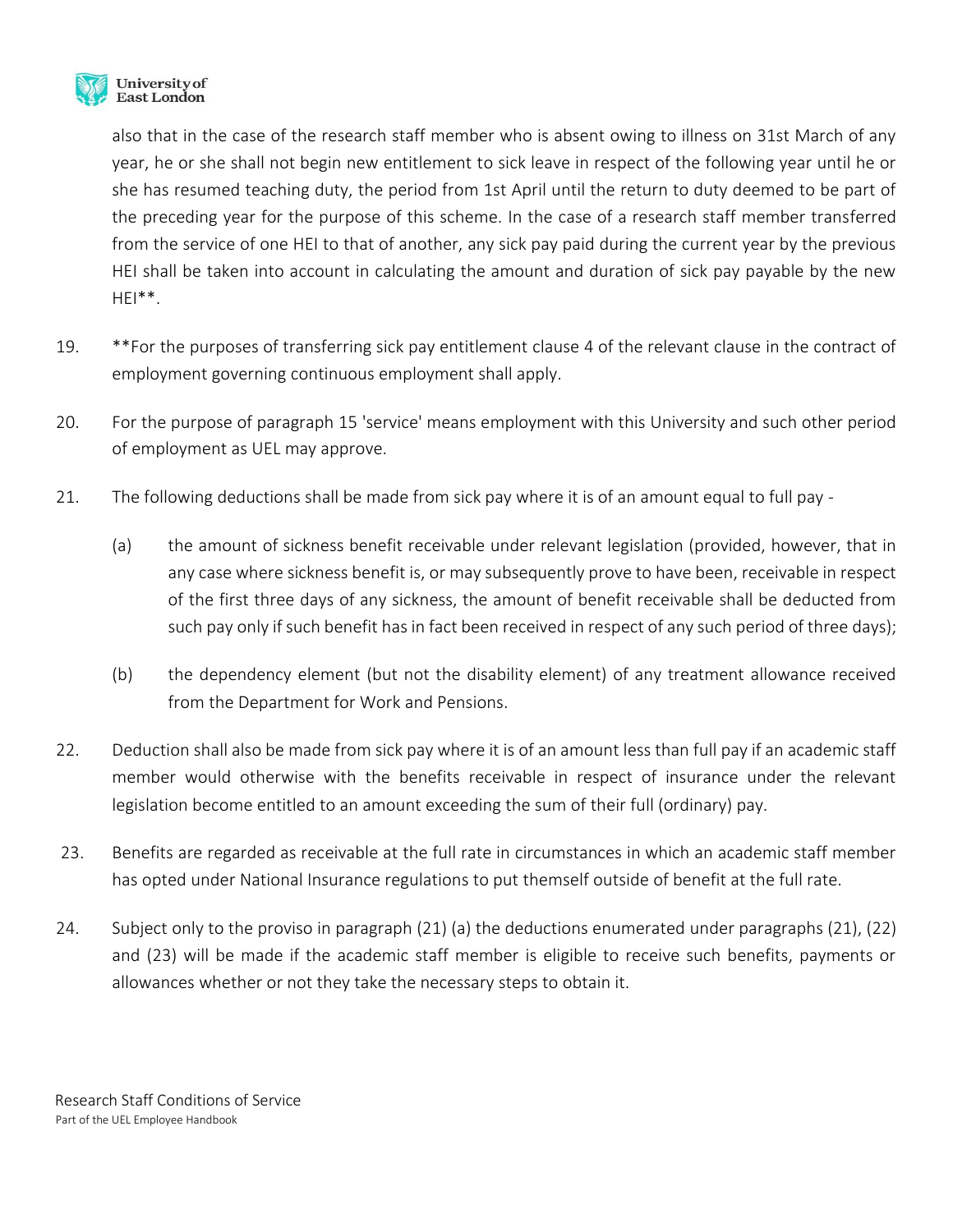

- 25. For the purposes of this scheme a research staff member shall be under an obligation to declare to the satisfaction of UEL their entitlement to benefit under the foregoing Acts (paragraph (21) above) and any subsequent alteration in the circumstances on which such entitlement is based, in default of which UEL shall be entitled to determine the benefit by reference to the maximum benefit to which the research staff member appears entitled under the statutory provisions governing such benefits.
- 26. Deductions equivalent to those set out in paragraph (21) above shall be made from the sick pay of a research staff member who is a married woman or widow and has elected to pay reduced contributions under the terms of the Social Security Act 1975 and Social Security Contribution Regulations 1979, provided that, where a widow is in receipt of a widow's or a widowed mother's allowance or widow's pension, regard shall be paid in calculating the amount of sick pay only to such part of the national insurance benefit receivable as is in excess of the amount received by the lecturer from the Department for Work and Pensions in weeks of full normal employment.
- 27. Whilst sickness during a period when UEL is closed or a period forming part of the research staff member's personal holiday entitlement will not affect the period of their entitlement to sick leave under paragraph 15, it will be relevant so far as deduction of benefit is concerned. Thus the rate of sick pay applicable to a research staff member in respect of sickness during a period of closure or a period forming part of his or her holiday entitlement is the rate applicable to him or her on the last day before that period. Where a research staff member, therefore, is ill immediately preceding such a period and: -
	- the academic staff member is on full sick pay: they shall continue on full sick pay, but the closure or holiday period is not counted against entitlement under paragraph 15.
	- the research staff member is on half sick pay: they shall continue on half sick pay, but the closure or holiday period is not counted against their entitlement.
	- the research staff member has exhausted their sick pay entitlement and is not receiving any pay: they shall continue to receive no pay.
- 28. Where a research staff member is either on half pay or is not receiving pay they may be put on full pay by the procedure in para. 29.
- 29. When a research staff member is ill immediately preceding a period of closure or a period forming part of their personal holiday entitlement, and has exhausted their sick leave entitlement, or is on less then full pay, and recovers during the above period, they shall be deemed, for the purpose of calculating the amount of salary due, to have returned to duty on the day they are authorised medically fit to do so by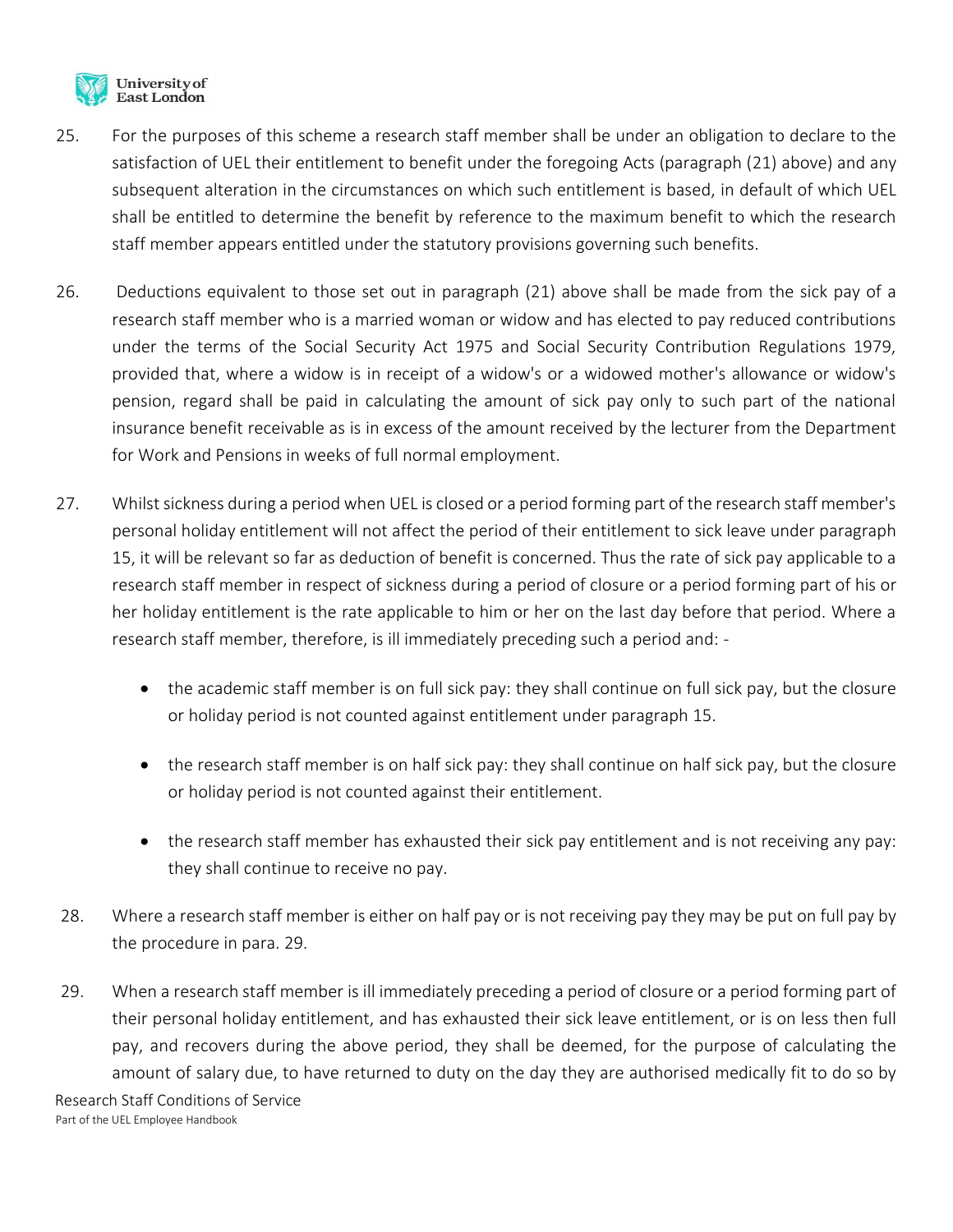

means of a doctor's statement obtained for that purpose provided that they actually return to duty on the first day after the said period.

- 30. If, during a period of closure or a period forming part of the research staff member's personal holiday entitlement they fall ill and becomes entitled to Statutory Sick Pay or becomes, or would, but for election to be excepted from liability to pay contributions, become entitled to claim any of the benefits referred to in paragraph 6.2.7 (maternity leave and pay) it shall be their duty to notify thereof (in accordance with paragraph 31 as if the days of closure or personal holiday were working days) so that UEL may either pay Statutory Sick Pay (where appropriate) or make the appropriate deductions.
- 31. A research staff member who is absent for more than three working days owing to personal illness shall submit such statements as UEL at its discretion shall require provided that doctors' statements shall not be required, save in special circumstances, more frequently than on the eighth day of absence, at the end of each month of absence and on return to duty, unless fitness for return of duty has already been ascertained and they return to duty on the date specified on the previous doctor's statement. In the case of a prolonged or frequent absence an academic staff member may be required at any time to submit to examination by UEL's Occupational Health Physician. See UEL's [Code of Practice for the Management of](https://uelac.sharepoint.com/sites/hr/SitePages/A-Z-(Employee-Handbook).aspx)  [Sickness Absence.](https://uelac.sharepoint.com/sites/hr/SitePages/A-Z-(Employee-Handbook).aspx)
- 32. A research staff member entering hospital or a similar institution shall submit a doctor's statement on entering and on discharge in substitution for periodic statements.
- 33. In the case of absence due to accident attested by an approved medical practitioner to have arisen out of and in the course of the research staff member's employment, including any extra curricular or voluntary activity connected with UEL, full pay shall in all cases be allowed, such pay being sick pay for the purposes of paragraph 17 to 30 subject to the production of self certificates and/or doctor's statements from the day of the accident up to the date of recovery and not exceeding six calendar months, after which the case will be reviewed for a decision on any extension of the period of sick pay.
- 34. Absence resulting from such accidents shall not be reckoned against the research staff member's entitlement to sick leave under paragraph 15 though such absences are reckonable for entitlement to Statutory Sick Pay.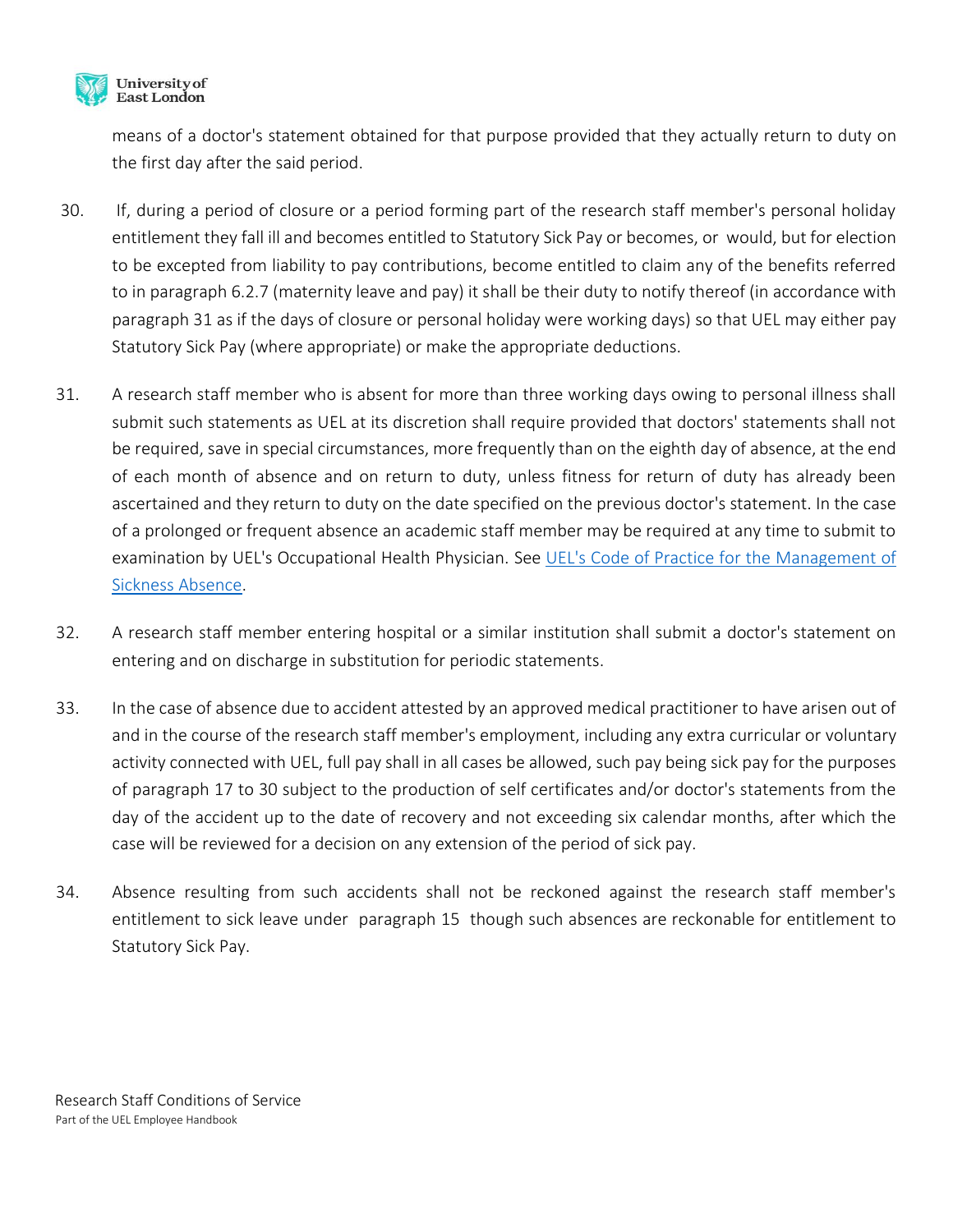

- 35. When the approved medical practitioner attests that there is evidence to show a reasonable probability that an absence was due to an infectious or contagious illness contracted directly in the course of the academic staff member's employment full pay shall be allowed for such period of absence as may be authorised by the approved medical practitioner to be due to the illness, and such absence shall not be reckoned against the staff member's entitlement to sick leave under paragraph 15, though such absences are reckonable for entitlement to Statutory Sick Pay.
- 36. A research staff member residing in a house in which some other person is suffering from an infectious disease shall at once notify HR Services and shall, if required take such precaution as may be prescribed, provided that if in the opinion of the approved medical practitioner it is considered inadvisable, notwithstanding such precautions, for such a staff member to attend duty, full pay shall be allowed during any enforced absence from duty, such pay being sick pay for the purposes of paragraphs 17 to 30. This provision will also apply where, in the opinion of any approved medical practitioner, it is inadvisable for a research staff memberto attend duty for precautionary reasons due to infectious disease in the workplace. The period of absence under this paragraph shall not be reckoned against the staff member's entitlement to sick leave under paragraph 15, though such absences are reckonable for entitlement to Statutory Sick Pay.
- 37. If the absence of the research staff member is occasioned by the actionable negligence of a third party in respect of which damages are recoverable, they shall advise UEL forthwith, and it shall be competent to UEL to require the staff member to refund a sum equal to the aggregate of sick pay to them during the period of disability of such part thereof as is deemed appropriate but not exceeding the amount of the damages recovered. In the event of the claim for damages being settled on a proportionate basis, UEL will require full details and will determine the actual proportion of sick pay to be refunded by the research staff member.
- 38. A research staff member who is absent from work because of injury in respect of which a claim will lie in the Criminal Injuries Compensation Authority, and is otherwise qualified to receive sick pay, shall receive such sick pay without the lecturer being required to refund any proportion of it from the sum which the Compensation Authority may award.
- 39. Where an award has been made by the Compensation Authority UEL shall be free to discount wholly or partly the period of sick leave occasioned by the injury in calculating the research staff member's entitlement to pay as it may see fit on consideration of all the material circumstances.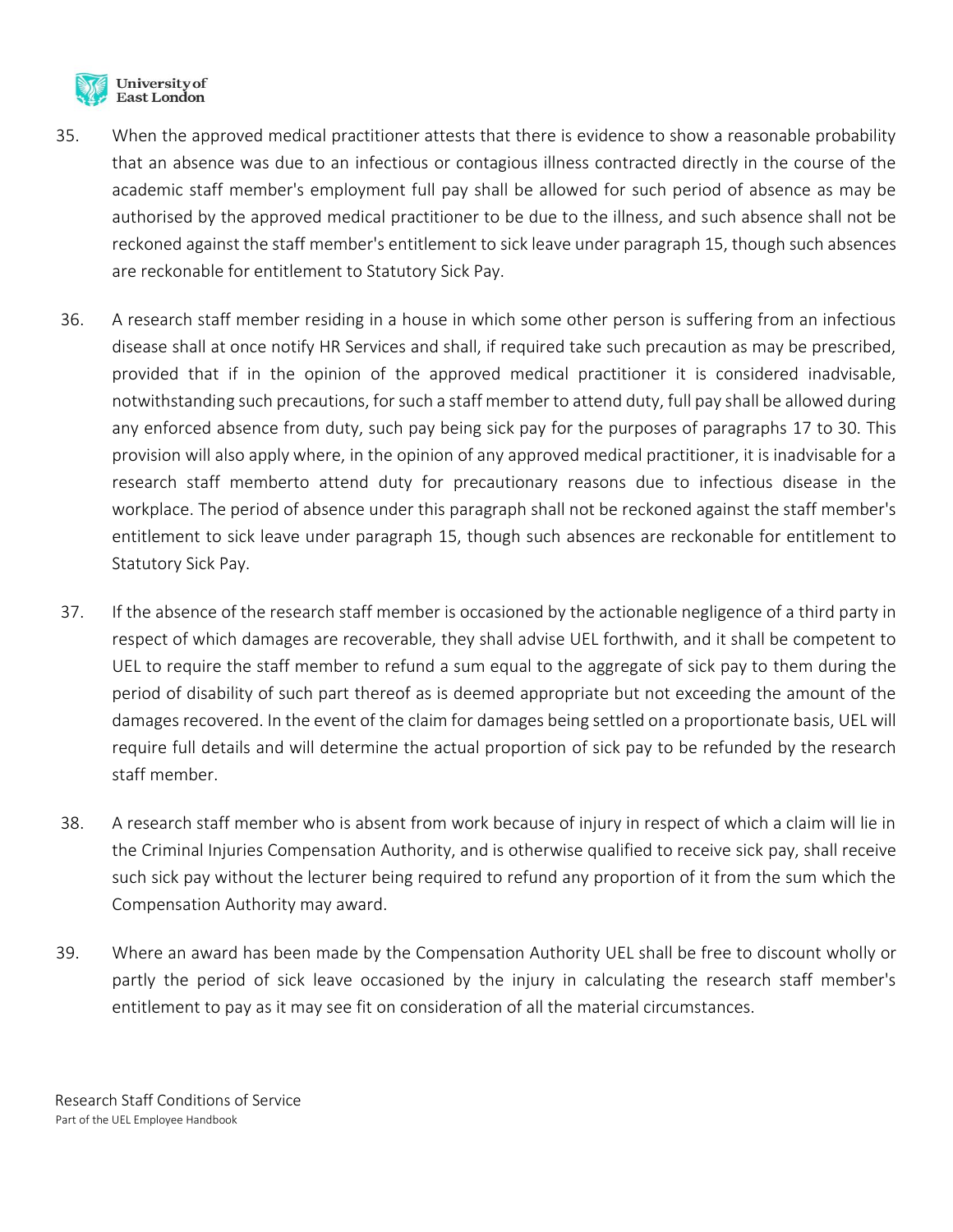

- 40. If UEL is of the opinion that the disability which has caused the research staff member's absence from work is due to their other misconduct, or if the research staff member has failed to observe the conditions of this scheme, or has been guilty of conduct prejudicial to their recovery the payment of any sick pay under the scheme may be suspended provided that in any such case UEL shall inform the staff member of the grounds upon which the payment of sick pay has been suspended and that they may, at their option, have recourse to the grievance procedure.
- 41. Sick pay shall not be paid in case of accident due to active participation in sport as a profession, unless UEL by resolution decides otherwise, though Statutory Sick Pay may be payable.

#### Performance and Development Review

In relation to the performance of duties research staff will be required to participate in the Performance and Development Review scheme approved by the board of Governors. [See the Performance and](https://uelac.sharepoint.com/sites/hr/SitePages/A-Z-(Employee-Handbook).aspx) Development [Review Scheme.](https://uelac.sharepoint.com/sites/hr/SitePages/A-Z-(Employee-Handbook).aspx)

## Exclusivity of Service

- 42. External work which is supportive of professional responsibilities is encouraged by UEL. All external activity of whatever type must be approved in advance by the Dean of School.
- 43. Approval for the following activities will not normally be withheld provided the Dean of School is satisfied that they can be accommodated within the on-going work of the School without adversely affecting levels of service to users.
	- (a) external examining;
	- (b) acting as a moderator or assessor.
- 44. Prior to entering into any obligation to carry out any other type of external work other than that specified at (a), (b), the prior approval of the Dean of School and of the Deputy Vice-Chancellor responsible for academic policy must be obtained. The Deputy Vice-Chancellor will then decide (within five working days or whatever other period may be agreed as being reasonable in all the circumstances) if that work will:
	- (a) interfere with the performance of the employee's professional responsibilities, or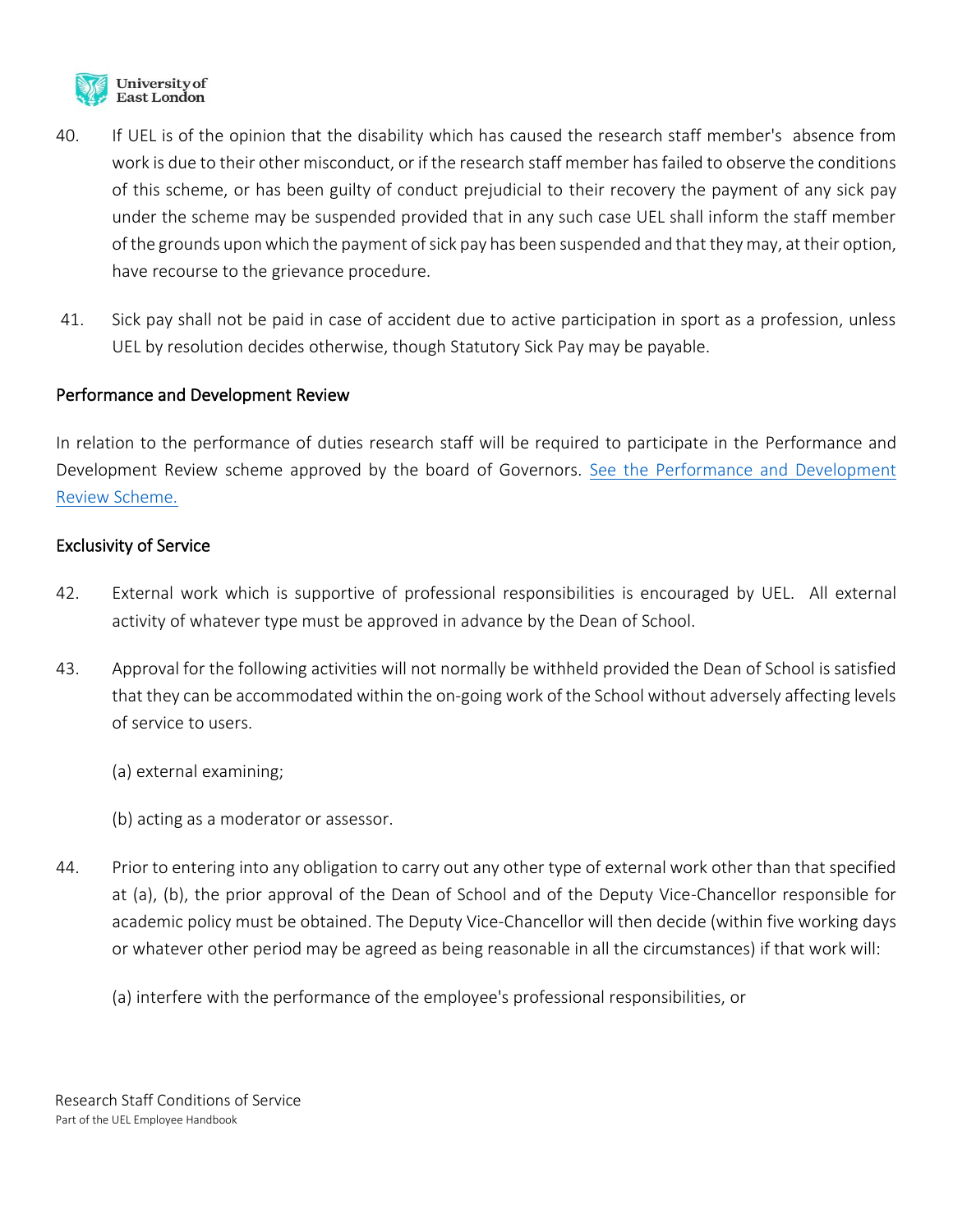

(b) compete or conflict with the interests of UEL in which case UEL may at its sole discretion require staff not to undertake the work; such a requirement will not be made unreasonably, will be subject to full consultation with the employee and, if made, will be accompanied by full written reasons for it.

- 45. Where it is intended to use the facilities of UEL in connection with external work, then prior approval is required in accordance with procedures set out in this Handbook.
- 46. Any external work as defined above which is approved by the Deputy Vice-Chancellor, shall normally be undertakenthrough ELCO although other arrangements may from time to time be agreed.

## Patents and Inventions

## [Please see Policy on Intellectual Property](https://uelac.sharepoint.com/:b:/r/sites/hr/Shared%20Documents/Policies%202020/intellectual_property.pdf?csf=1&web=1&e=Q9Axok)

### Confidential Information

- 47. Except as authorised by UEL or required by their duties hereunder, a lecturer shall not use for their own benefit or gain or divulge to any persons, firm, company or other organisations whatsoever any confidential information belonging to UEL or relating to its affairs or dealings which may come to their knowledge during their employment. This restriction shall cease to apply to any information or knowledge, which may subsequently come into the public domain other than by way of unauthorised disclosure.
- 48. All confidential records, documents and other papers (together with any copies or extracts thereof) made or acquired by a lecturer in the course of their employment shall be the property of UEL and must be returned to it on the termination of employment.
- 49. Confidential information must be determined in relation to individual staff memberss according to their status, responsibilities, and the nature of their duties. However, it shall include all information which has been specifically designated as confidential by UEL and any information which relates to the commercial and financial activities of UEL, the unauthorised disclosure of which would embarrass, harm or prejudice UEL. It does not extend to the information already in the public domain, unless such information arrived by unauthorised means.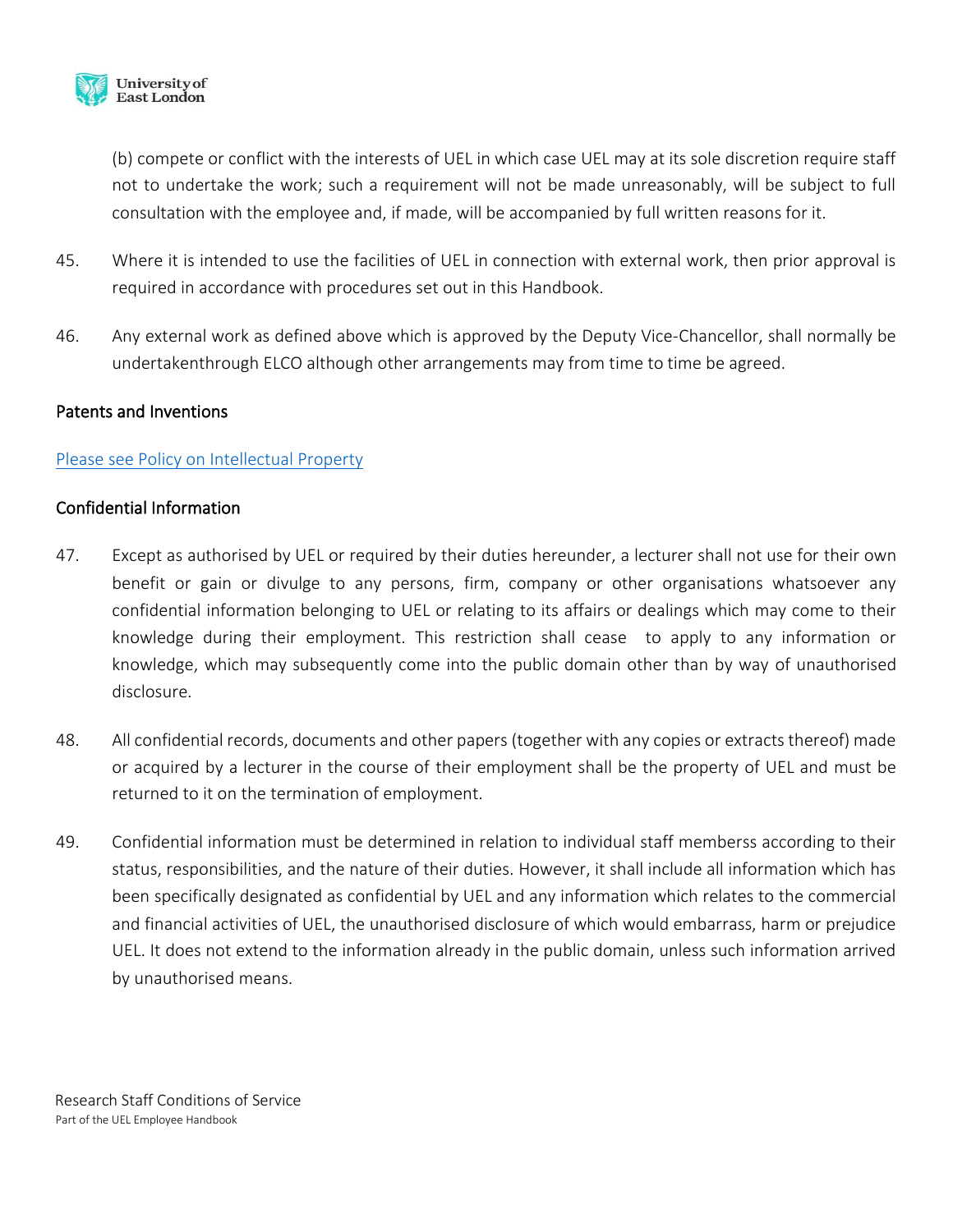

50. Notwithstanding the above UEL affirms that academic staff have freedom within the law to question and test received wisdom, and to put forward new ideas and controversial or unpopular opinions, without placing themselves in jeopardy of losing their jobs and privileges they have at UEL.

# Copyright

## [Please see Policy on Intellectual Property](https://uelac.sharepoint.com/:b:/r/sites/hr/Shared%20Documents/Policies%202020/intellectual_property.pdf?csf=1&web=1&e=Q9Axok)

# Termination of Employment

- 51. Researchers are employed on 2 types of contracts, with the following termination arrangements:
	- (a) Fixed Term Contracts

These contracts are offered for a fixed term, as specified on the first page of the contract. It may, however, be terminated before the expiry of the fixed term by the giving of one month's notice, in writing, by the staff member. The minimum period of notice to which staff are entitled is as prescribed by employment legislation i.e. one week's notice in writing for every complete year of service up to a maximum of 12 weeks, except during probation (see the Probationary Policy for Managers and Support Staff in the General Staff Handbook) and in the case of dismissal for gross misconduct (see the Staff Disciplinary Procedures in the General Staff Handbook).

(b) Specific Task Contracts

During the course of employment a specific task contract may be terminated at any time by the giving of one month's notice, in writing, by the staff member.The minimum period of notice to which staff are entitled is as prescribed by employment legislation i.e. one week's notice in writing for every complete year of service up to a maximum of 12 weeks, except during probation (see the Probationary Policy for Managers and Support Staff in the General Staff Handbook) and in the case of dismissal for gross misconduct (see the Staff Disciplinary Procedures in the General Staff Handbook). No notice will be required when the contract is brought to an end on completion of the task for which the researcher has been employed or by the expiry of the external funding.

52. Upon termination of any research contract the staff member shall deliver to UEL as we may reasonably direct, all such UEL property in their possession by virtue of their employment herewith.